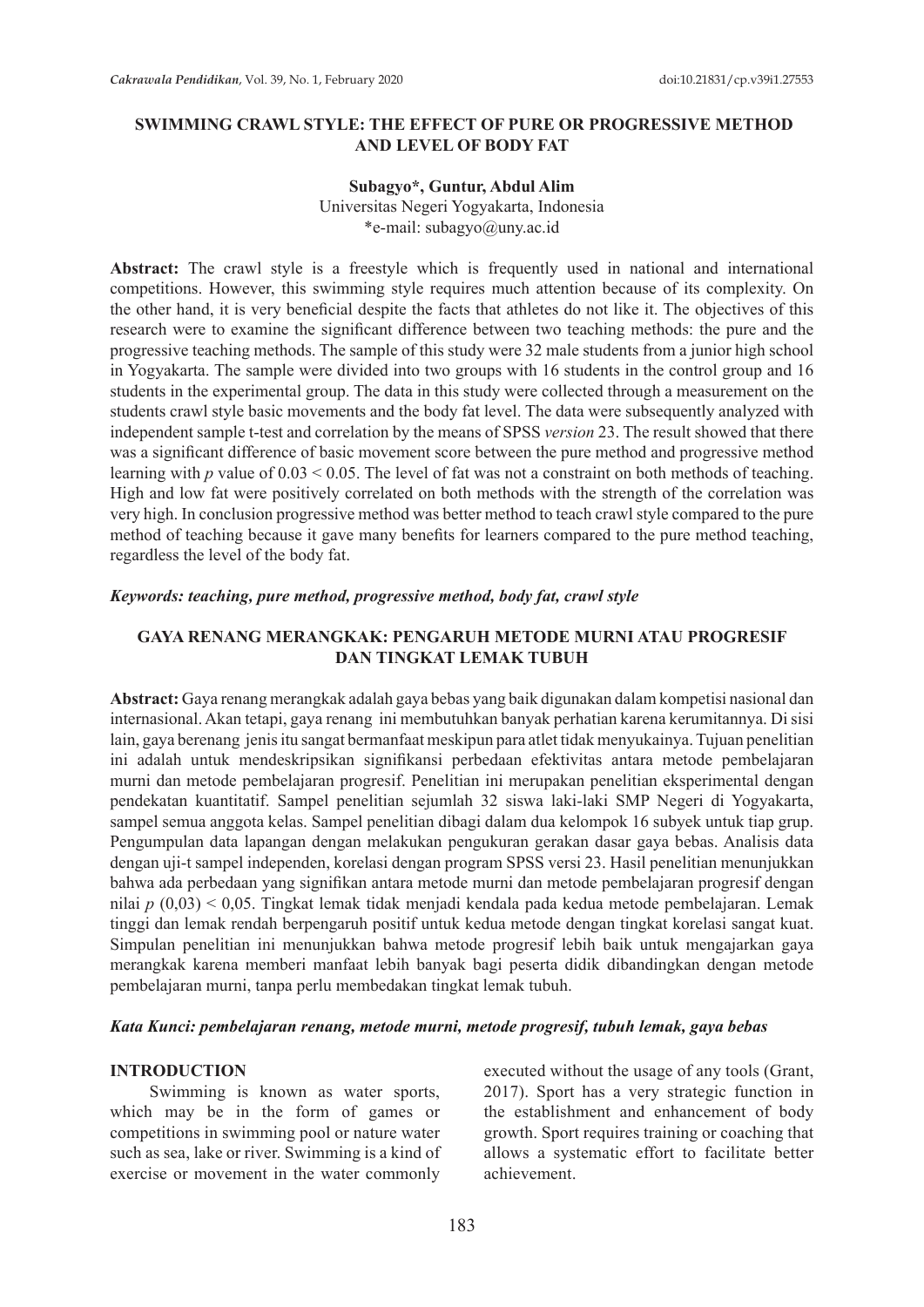Ericsson (2016) explains that education is a procedure of change in a better direction, to improve the physical and psychological quality of the trainers. As already known, that sport is essentially not only to maintain and improve their health, but also aims to achieve excellence in sports. However, it takes time and hard work to developsportsmanship.

Taking the National Sports in Indonesia as an instance, it has a goal to maintain and improve the health and fitness, human qualities, as well as instill moral values discipline, and raise the dignity and honor of the nation (Ma'mun, 2015). Sports do not only involve physical education but also recreation (Haydon, Pinder, Grimshaw, & Robertson, 2018). Specifically, physical education is part of national education that aims to develop the physical activity of students by achieving a balanced physical growth and adequated physical resistance (Taufiqurriza, 2012).Physical education should also facilitate the development of mental health (Henriksen, Schinke, Moesch, McCann, Parham, Larsen, & Terry, 2019). Moreover, the purpose of physical education is also to cultivate positive attitude and maturation mental attitude through a variety of physical activities in order to nurture discipline, honesty, cooperation, and respect for others,.

Swimming is mostly included in the physical education curriculum. Swimming sports require special facilities and infrastructure, unlike other sports which is relatively easier to be held. This includes, namely float, slide, continuity of motion, water obstacles,the breathing air, and glide.Results of learning to swim might be determined by many factors, such as the teacher, lesson material, quality of equipment, and the teaching method. The physical education teachers and students' belief of the aim of the swimming might also a factor (Morais, Silva, Marinho, Lopes, & Barbosa, 2017). It has been found that physical activity and fitness leads to improved health adn therefore the outcome of physical education should direct the orientation to fitness (Richards & Padaruth, 2017).

Swimming skills should be taught using appropriate methods. Principles and practical application of the most basic psychological skills can also be taught on young athletes (Shaari, Hooi, & Siswantoyo, 2019). The level of fitness as the outcome of the sports should be measured using an instrument for examples Fitmate version 2.2, Wellness technology division cosmed, and by supporting devices such as treadmills. Further, the level of fatigue during exercise of swimmingmight be measured using a polar heart rate monitor brand and Stopwatch (BT Butterfly 60 Japan) (Kriswanto, Setijono, & Mintarto, 2019). Another thing that is often not considered in the teaching is less considering the individual characteristics of students. Students have different characteristics from each other, both the characteristics of the physical or psychological (Siswantoyo & Kuswarsantyo, 2017). Special physical factors need to get the attention of their own, because factors such as age, weight, height and gender. Other physical aspects that may influence learning outcomes pool is profile factor of the body, especially the thickness of body fat, because the thickness of the body associated with body fat percentage. Holliday (Morrison, Cairney, Eisenmann, Pfeiffer, & Gould, 2018) argues that the outline of the human body is composed of 40% muscle, organ 10%, 15-30% adipose tissue, 15% of the skeleton, and 25% in the form of a liquid. The average percentage of fat for males between 15 and 17% while for women 25%. Thus the woman has greater buoyancy than men (Dhapola & Verma, 2017; Shen et al., 2015).

The selection method of teaching adopted by teachers to teach swimming skills in particular sport by segmenting that is dividing the learning material in several sections and then combined into one movement (Siswantoyo & Kuswarsantyo, 2017).

There are concerns regarding swimming teaching is influenced by several factors. Among these factors are the choice of teaching methods for swimming. It is necessary to consider the differences in the characteristics of the students, especially profile of the learner's body in the form of body fat composition. Body fat affects the buoyancy and buoyancy influence in learning to swim. Many factors have an effect on improvement in swimming performance. Although there might be a long listing of research studies about special components that affect the performance, it seems little is known about the performance in young learners.

In attempt to answer the question of the teaching method of the crawl style, different positions have been found in the development of elite athletes throughout a variety of sports,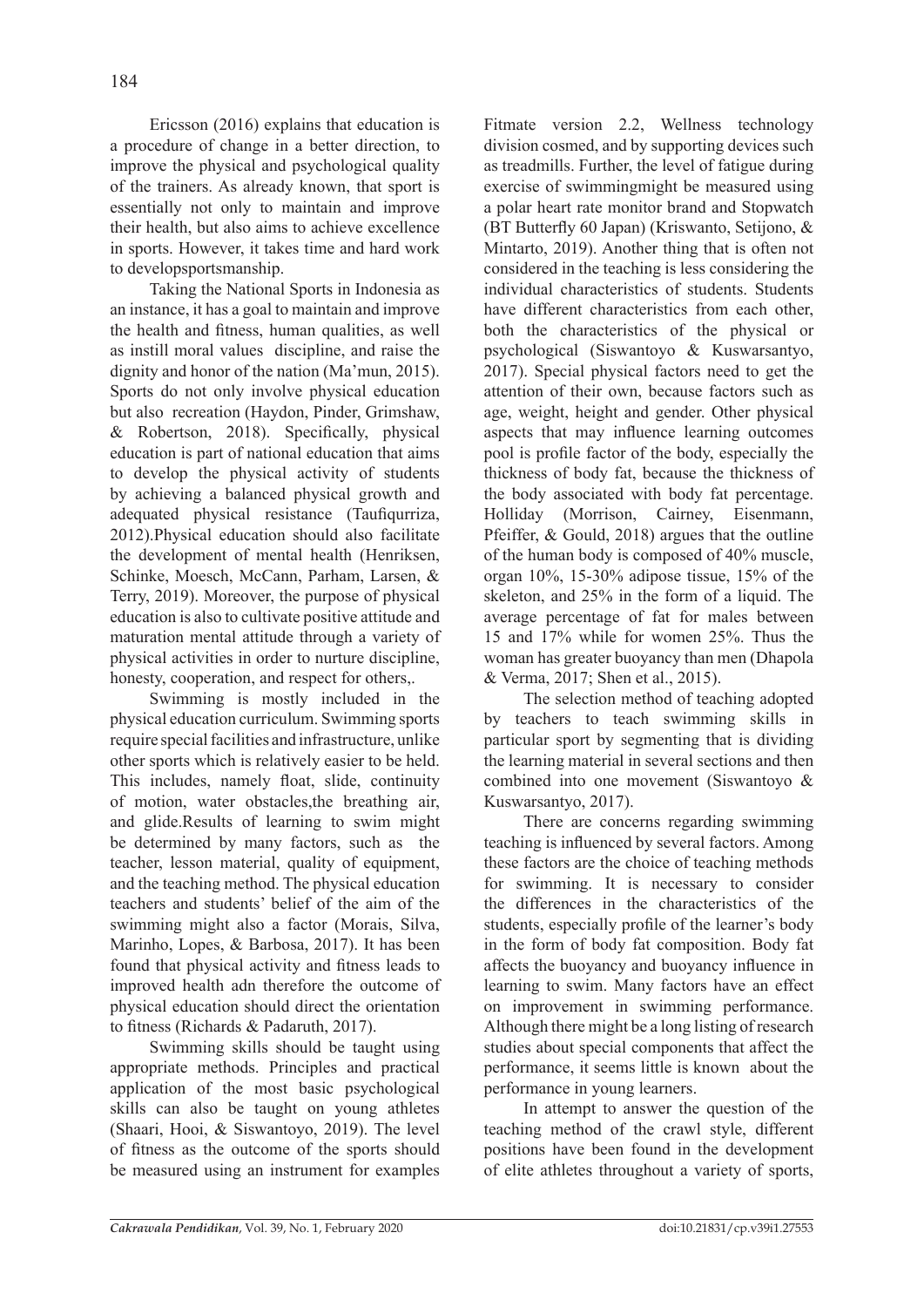or inspecting the overall performance balance at some point of elite swimmers' careers in precise nations. It is confirmed that cumulative education hours are important for intelligence development at an early age in swimmers. In addition, some diploma of sports specialization is fundamental to improve elite-level skill improvement. On the other hand, it has been located that a greater extent of discipline-specific education and competition, and an prolonged involvement in institutional talent promoting programs, all through adolescence seems no longer necessarily be related with greater success in senior international elite game. It also has been located a low conversion charge from elite junior athletes to elite senior athletes in swimming. About one third of worldwide pre-junior athletes reappeared as senior athletes, confirming the difficulties of predicting later success based on early identification and choice. Until now there is any study which showed the perfect teaching method according to the crawl style.

This research will focus on the reason of knowing which most effective methods between the pure teaching method and the progressive teaching method, therefore in permitting athletes and coaches to achieve the expected performance.

### **METHODS**

This research is an experimental research in crawl style swimming. Köroğlu & Yiğiter (2016) explain that experimental research is a study intended to determine whether there are results or not for a given treatment subject. In this case the operational definition of the dependant variables are: a) the percentage of body fat is a result of measurement using a caliper folds of the skin to get the percentage of body fat as measured by body fat in areas subscapular or triceps and then convert to a table for each age, b) learning outcomes crawl swimming style is the distance that can be achieved by students with the correct technique.

### **Population and Sample**

In this study population is taken from a public junior high school in Yogyakarta who were taking extra-curricular of swimming (*n* = 32 persons). In this study, the sample used is the student who were not able to swim yet. In addition, the students were categorised into high fat presentation and low fat percentage. Of the samples that have met the criteria set by the researcher, then the sample is inserted into the respective groups in accordance with the study design have been made, to be taught by pure or progressive method.

#### **Procedures of pure and progressive methods**

The only difference between the two teaching method was showed on the way how to associate the basic techniques of crawl swimming. There are four basic elements to be learned by students, these were: (1) move on the stomach, (2) learn arm and leg movement, (3) learn to breathe, and (4) the complete crawl swims.

For the pure method of learning, the teacher began by one element sequently, for example move on the stomach until the student could perform it perfectly, and then continued the next part. The students were asked to combine all elements at the end. By observation it was found that some elements for example the first elements are forgotten. Nevertheless for the progressive method learning is a logical sequence, we learn an element today, and tomorrow for the next session we give feedback and add a new element. Each time we must imperatively recapture the first technique until it is a good goal to allow the elements to be integrated very quickly.

Data from the study will be presented below is the data pool value learning outcomes conducted by the judge. Rate judge by grating that has been made and has been tested techniques include swimming movements of crwal style: (1) the body position, (2) leg movements technique, (3) arm movement technique, (4) motion technique breathing. This study used two methods: (1) Pure learning method (learning one by one movement and the combined lesson will be studied at the last lesson after performed the first basics movements); (2) Progressive learning method (every lesson combined the movements lent progressively).

## **Data Collection Instrument**

The facts series instruments in this study were: a) monitoring of fat athletes, b) assessment of the basic swimming movements (techniques and tactics). The key pointers for a profitable crawl summing pool can be determined by way of measuring the distance (Sammoud, Negra,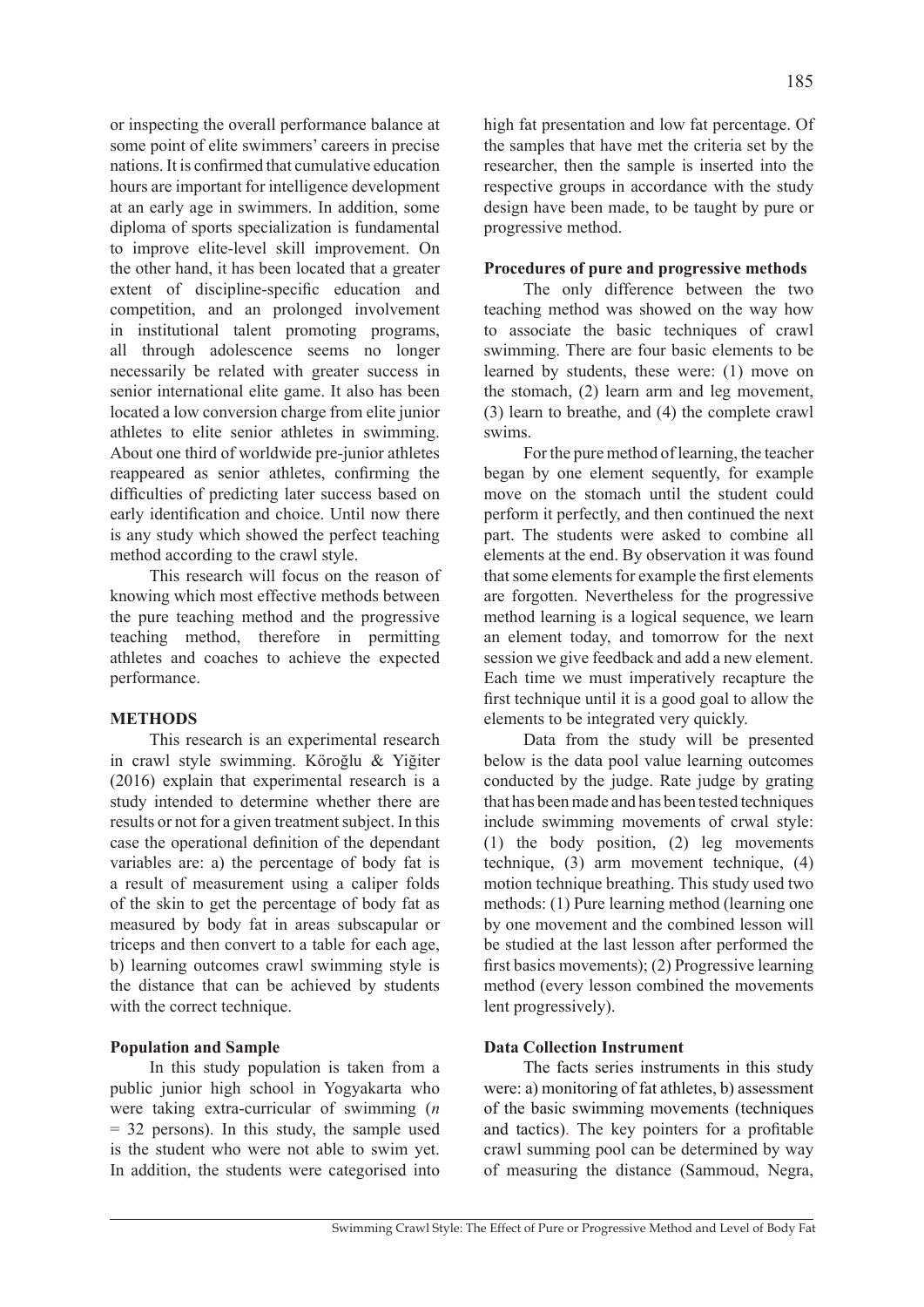Chaabene, Bouguezzi, Moran, & Granacher, 2019). That validity is a measure that suggests the degree of validity of the instrument (Meggs & Chen, 2019). To take a look at the validity of the instrument with a scale note, reliability need to first be examined through the assessor (Mooney, Corley, Godfrey, Osborough, Newell, Quinlan, & ÓLaighin, 2016). Test the validity of the instrument using the Correlation Total section.

Data were analyzed using independent sample t-Test and correlation with SPSS version 23. The software helped us to calculate if there is any significant difference between the two methods afforded.

# **FINDINGS AND DISCUSSION Findings**

The records analyze used to be completed first through Kolmogorov-Smirnov and Levine test to test normality and homogeneity of the distribution. Due to the fact normality take a look at is a performed take a look at with the purpose to assess the distribution of records in a team of statistics or variables, whether the facts distribution is commonly allotted or not. Normality Test . is beneficial for figuring out information that has been accrued in regular distribution or taken from a norm population.

Normal distribution is used in a number of distributions in statistics, and speculation testing assumes the normality of data. The normal distribution is one of the chance distributions that is necessary in statistical analysis. This distribution has parameters in the shape of mean and standard deviation. From the statistics above it can conclude that the population was once regular dispensed with p value most effective than .05 (Asymp. With s*ig. (2-tailed*) the normality of variables are respectively the following: progressive method (.260), pure method (.957), high fat (.623), low fat (.515) all of the values were superior more than .05 which means that the data were normal distributed. However the homogeneity test proved the significant value with  $p(.784) > .05$  which means that data were homogenize (Kolmogorov-Smirnov and Levine Test).

**Table 1. Test Normality and Homogeneity of Pure, Progressive Method Score, and Level Fat Subjects**

| <b>Parameters</b>                | <b>Progressive Method</b> | <b>Pure Method</b> | <b>High Fat</b> | <b>Low Fat</b> |  |
|----------------------------------|---------------------------|--------------------|-----------------|----------------|--|
| N                                | 16                        | 16                 | 16              | 16             |  |
| Mean                             | 3.889                     | 3.082              | 3.658           | 3.302          |  |
| Std. Deviation                   | .905                      | 1.093              | 1.080           | 1.086          |  |
| Asymp. Sig. (2-tailed)           | .013                      | .200c              | .183            | .108           |  |
| Monte Carlo Sig. (2-tailed)      | .260                      | .957               | .623            | .515           |  |
| 99% Confidence Interval          |                           |                    |                 |                |  |
| Lower Bound                      | .249                      | .952               | .610            | .502           |  |
| <b>Upper Bound</b>               | .272                      | .963               | .635            | .528           |  |
| Test of Homogeneity of Variances | .784                      |                    |                 |                |  |
|                                  |                           |                    |                 |                |  |

# **Table 2. Independent Samples Test Pure Method and Progressive Method**

|                              | <b>Levine's Test</b><br>for Equality of<br><b>Variances</b> | <i>t-test</i> for Equality |          | 95% Confidence<br><b>Interval of Different</b> |                    |
|------------------------------|-------------------------------------------------------------|----------------------------|----------|------------------------------------------------|--------------------|
|                              |                                                             | SIg.                       |          | df                                             | sig. $(2$ -tailed) |
| Test equal variances assumed |                                                             |                            | $-2,273$ | 30                                             | .030               |
| Equal variances not assumed  | .655                                                        | 425                        | $-2.273$ | 28 9 92                                        | 031                |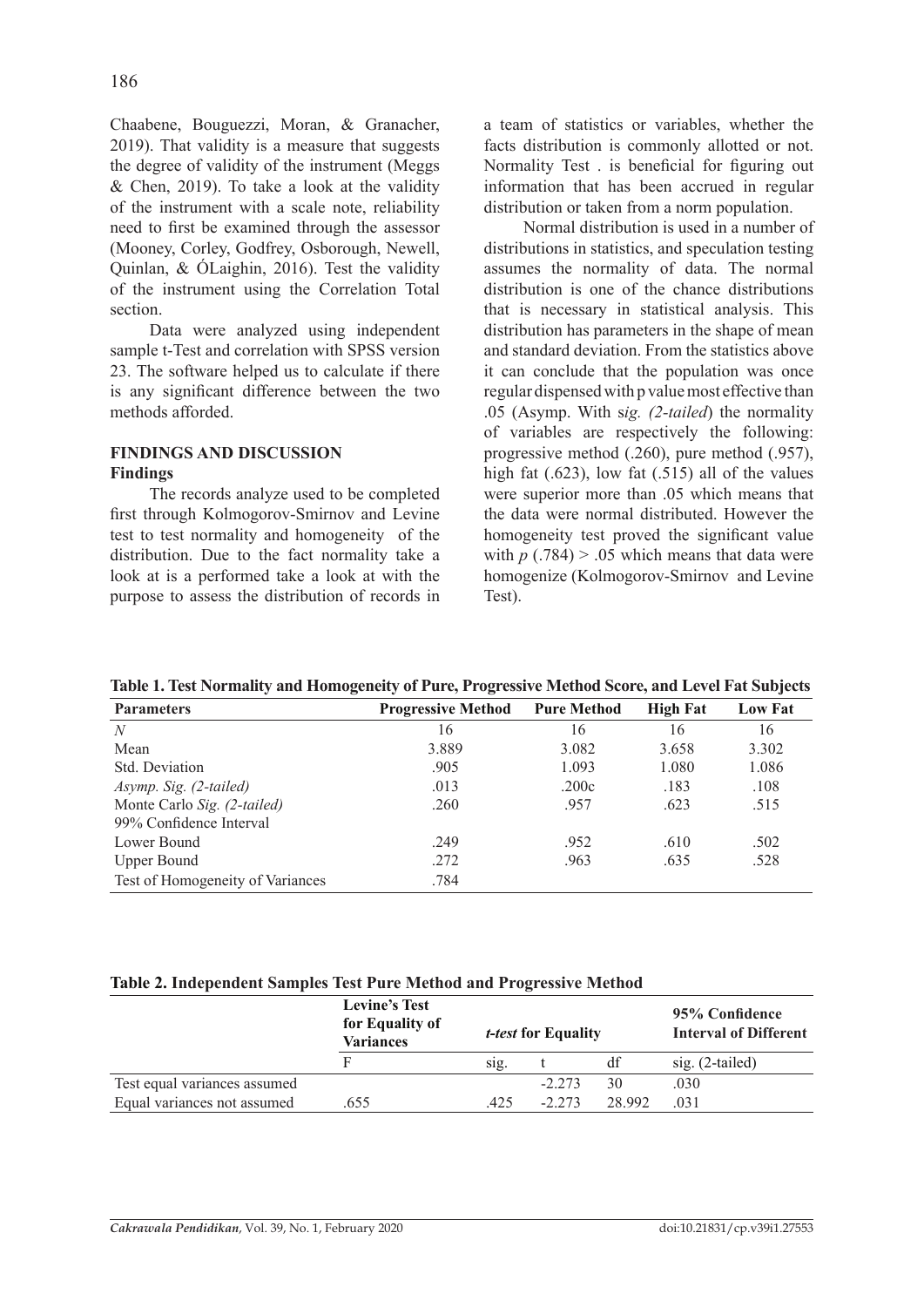| <b>Variables</b> |                               |     | Correlation | Sig. |  |
|------------------|-------------------------------|-----|-------------|------|--|
| Pair 1           | Low fat & Pure method         | l 6 | .953        | .000 |  |
| Pair 2           | Low fat & Progressive method  | 16  | .867        | .000 |  |
| Pair 3           | High fat & Pure method        | 16  | .962        | .000 |  |
| Pair 4           | High fat & Progressive method | 16  | .940        | .000 |  |

**Table 3. Paired Samples Correlations of Pure, Progressive Method Score, and Level Fat Subjects**

To evaluate the independent sample t-test we proceeded on the following hypotheses. The assumption was based on the following hypothesis: (1) there is no different between pure and progressive methods  $(H<sub>0</sub>)$ ; (2) there is significant different between pure and progressive (*Ha* ).Test Equal variances assumed (.030) and Equal variances not assumed (.031) all them are inferior to .05 which support that the null speculation is rejected and the 2nd speculation which means that there is huge special between pure and progressive method is accepted. The researcher concluded that there is a significant different between the pure method and the progressive method. In this study the progressive method was found as a good method to teach crawl style because it is very benefit for learners.

In this study the subjects had a different morphology from the point of view of body mass: there were individuals who had a high body mass index and the others who presented a very low body mass index. The question was, is there an influence on learning to swim? So that the problem was to test if to have low or high fat can influence the pure method score or the progressive method score. There is a strong positive correlation between low fat & pure method  $(r = .953)$ ; a positive correlation was found between low fat & progressive method  $(r = .867)$ ; a high correlation was also found between high fat & pure method  $(r = .962)$ ; at the end a strong positive correlation was found between high fat  $\&$  progressive method ( $r =$ .940). The results showed that whether a subject had a very high or low body mass index was not a problem. The influences on the learning of the nation are the same. There is no reason to say *I don't or can't swim* because *I'm fat* or *I'm lean*.

# **Discussion**

The result found in this study was to determine best method between pure method and progressive method. The result above

showed that the progressive method was found as a good method to allow athlete to research the good performance more than the pure method.In addition to teaching sport-specific skills, coaches should train and instill existence skills such as leadership, teamwork, and persona constructing to their athletes. These are important capabilities to promote the development of high-quality human functioning.

A growing body of research on coaches of excessive performance athletes has printed their role entails more than producing a notable win-loss report and champion athletes. Bradley & Conway (2016) said that to emerge as a top athlete requires time, dedication and cautiously planned training.Optimum adaptation to education requires the cautious balancing of stress andrecovery. The needs of high-level recreation require the athlete to commit a growing quantity oftime to their recreation in order to compete correctly.

Chen et al. (2017) showed that common practices to help elite pupil athletes (ESA) can be identified in one-of-a-kind countries and cities around the world. As athletic overall performance and profession development of elite athletes are carefully linked, it is necessary to put in force and support research into elite athletes and their careers, particularly ESAs' psychosocial determinants of twin profession development. Every training can improve performance whether it respected the training aspects (Shaari et al., 2019)

Nutrition is an indispensable component to any athlete's education and performance program. In adults the stability between energy intake and electricity demands is imperative in training, recovery, and performance. In young athletes the demands for education and performance remain however should be a secondary center of attention in the back of the demands related with retaining the suitable boom and maturation. Even if in that current research we did not find any negative aspect from the high fat, Arciero,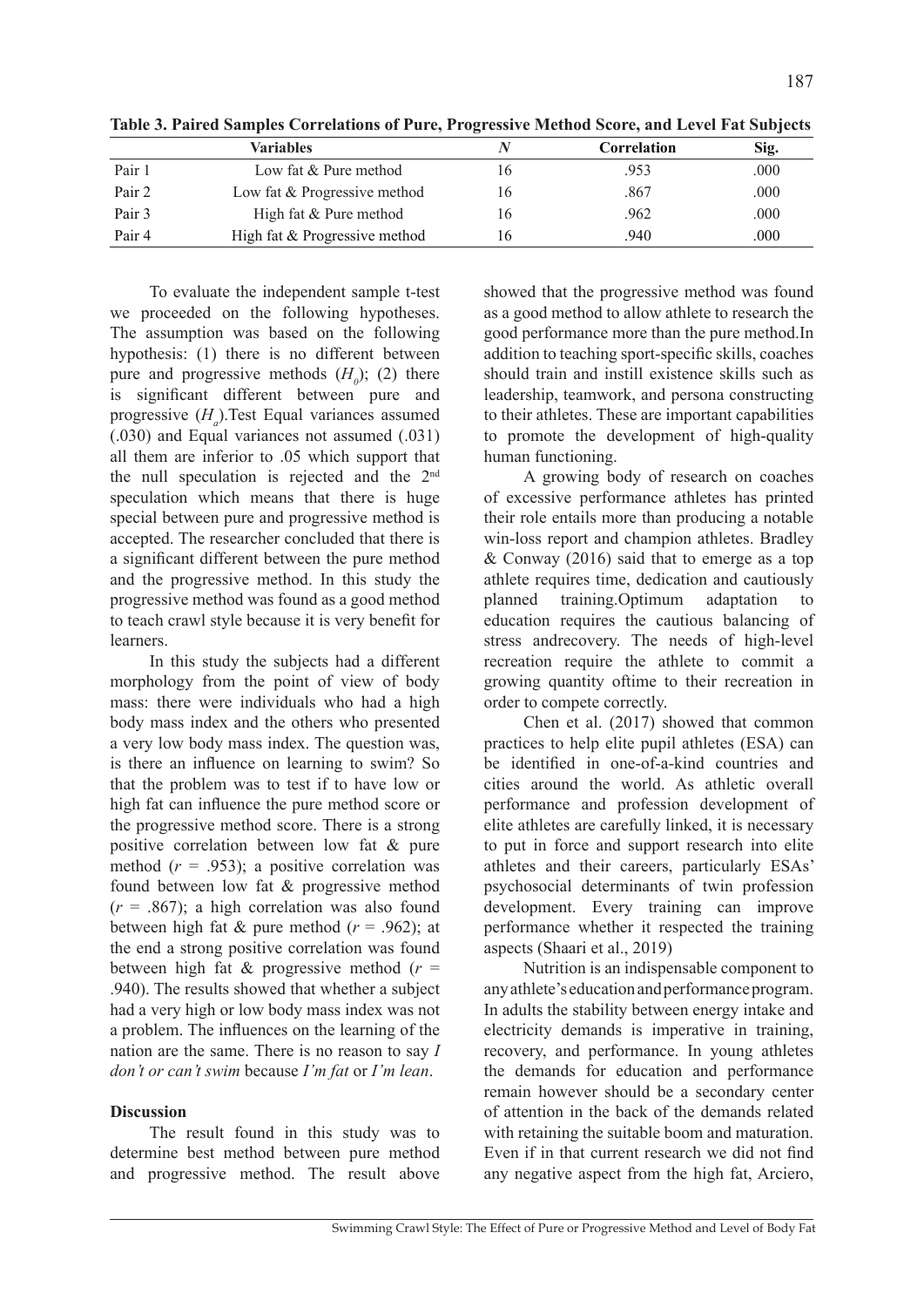Miller, & Ward (2015) in their research showed that performance in staying power activities is established upon the maximal aerobic power, the share of that electricity that can be sustained and the availability of substrates (carbohydrates [CHO] and fats). The results from data analysis showed that there is difference in the percentage of high and low body fat but this difference was without any negative impact on the performance for teaching summing crawl.

Calculations performed statistical analysis variable showed that, there was no significant interaction between method of teaching and the body fat on learning outcomes crawl swimming style. There was no negative impact as athlete is fat or loss fat on the two methods of learning.

# **CONCLUSION**

The constant exercise of swimming by young folks improves their balance and/or the functioning of their physique parts, enhances body functions and neutralizes the harm brought on via sedentary lifestyles that is so attribute of this type of adolescents. The paper pursuits at taking gain of the experience gathered in teaching the crawl approach to young athletes. The experiment has involved two groups: high fat and low fat from high school, who began every movement from null, like: to float, glide and breathe in water.

The learn about was once carried out at some point of three months and protected one lesson of 60 minutes three times per week. The evaluation of the degree at which the swimming method had been acquired via the topics was once done every four weeks. Through swimming practice, younger men and women have the possibility to improve their physical condition, motor abilities and self-esteem; they can additionally improve certain capabilities that can help them. Based on the data analysis, to test the hypotheses that have been made, so in this study, it can be concluded that the hypothesis that progressive method teaching is more efficient than pure method teaching was confirmed, regardless the body fat level. Coach trainer and physical education and sport could afford that new approach to make quick learning and performance, without asking the learner's body fat level.

## **AKNOWLEDGMENTS**

The researcher thanks to the participants on this study who allow following all the sessions of the experiment as sample research.

# **REFERENCES**

- Arciero, P. J., Miller, V. J., & Ward, E. (2015). Performance enhancing diets and the PRISE protocol to optimize athletic performance. *Journal of Nutrition and Metabolism*, *2015*, 1-39. doi:10.1155/2015/715859.
- Bradley, J. L., & Conway, P. F. (2016). A dual step transfer model: Sport and nonsport extracurricular activities and the enhancement of academic achievement. *British Educational Research Journal*, *42*(4), 703-728. doi:10.1002/berj.3232.
- Chen, Y. W., Li, C. H., Yang, C. D., Liu, C. H., Chen, C. H., Sheu, J. J., … Hsu, C. Y. (2017). Low cholesterol level associated with severity and outcome of spontaneous intracerebral hemorrhage: Results from Taiwan stroke registry. *PLoS ONE*, *12*(4), 1-15. doi:10.1371/journal.pone.0171379.
- Dhapola, M. S., & Verma, B. (2017). Relationship of body mass index with agility and speed of university players. *International Journal of Physical Education, Sports and Health*, *4*(2), 313-315. http://www. kheljournal.com/archives/?year=2017&v ol=4&issue=2&part=F&ArticleId=898.
- Ericsson, I. R. (2016). Effects of motor skills training and daily physical education: Research results in the Swedish Bunkeflo project. *International Journal of Physical Education*, *2*, 1-12. http://www. schulsport.m-m-sports.com/wissenschaft/ front\_content.php?idart=2569.
- Grant, M. C. (2017). Land based resistance training and youth swimming performance. *International Journal of Sports and Exercise Medicine*, *3*(4), 1-11. doi:10.23937/2469-5718/1510064.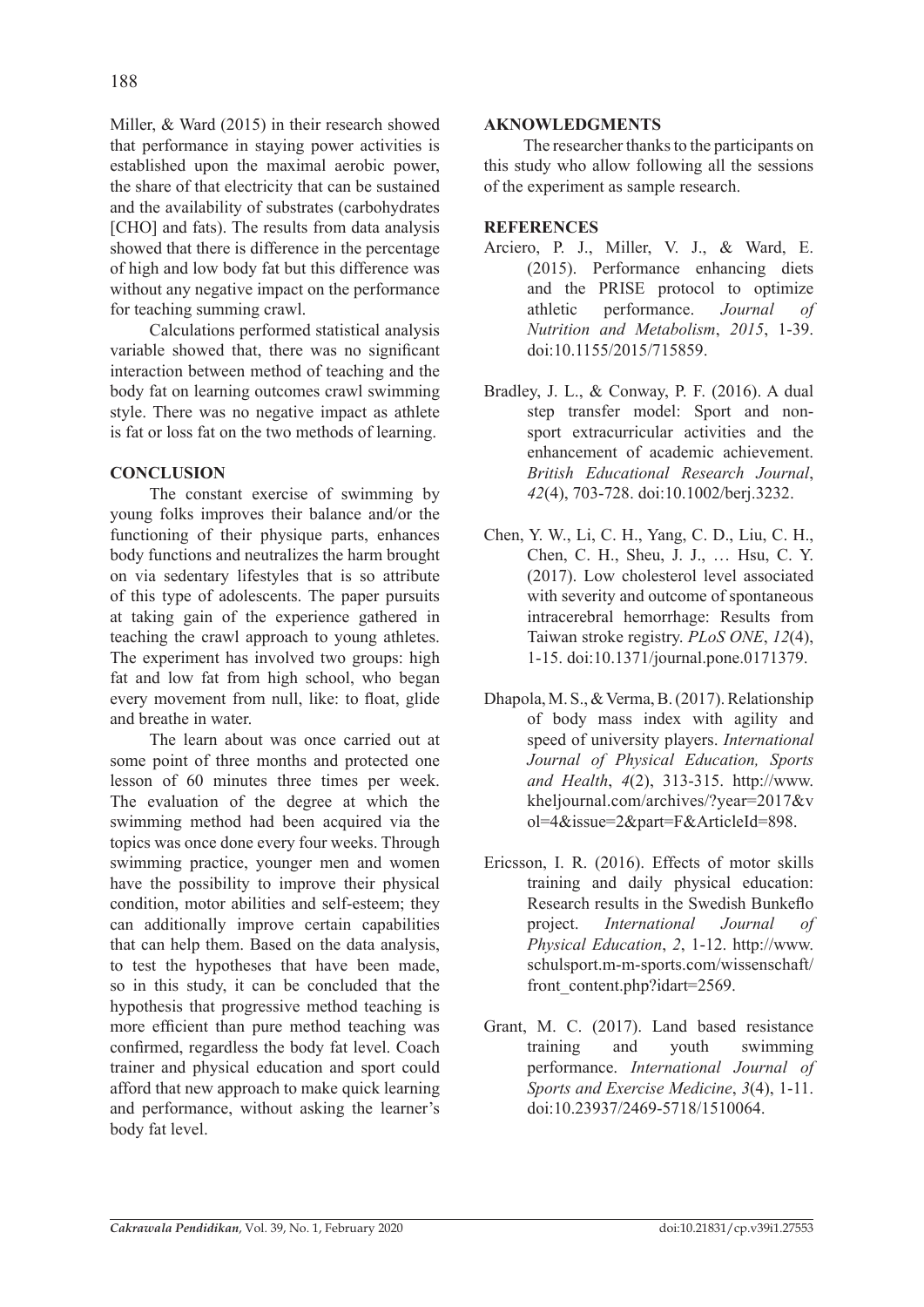- Haydon, D. S., Pinder, R. A., Grimshaw, P. N., & Robertson, W. S. P. (2018). Overground-propulsion kinematics and acceleration in elite wheelchair rugby. *International Journal of Sports Physiology and Performance*, *13*(2), 156- 162. doi:10.1123/ijspp.2016-0802.
- Henriksen, K., Schinke, R., Moesch, K., McCann, S., Parham, W. D., Larsen, C. H., & Terry, P. (2019). Consensus statement on improving the mental health of high performance athletes. *International Journal of Sport and Exercise Psychology*, *0*(0), 1-8. doi:10.10 80/1612197x.2019.1570473.
- Köroğlu, M., & Yiğiter, K. (2016). Effects of swimming training on stress levels of the students aged 11-13. *Universal Journal of Educational Research*, *4*(8), 1881-1884. doi:10.13189/ujer.2016.040818.
- Kriswanto, E. S., Setijono, H., & Mintarto, E. (2019). The effect of cardiorespiratory fitness and fatigue level on learning ability of movement coordination. *Cakrawala Pendidikan*, *38*(2), 320-329. doi:10.21831/cp.v38i2.24565.
- Ma'mun, A. (2015). Development of the educational sport in Indonesia: The policy study based on the law of national sports system. *ATIKAN: Jurnal Kajian Pendidikan*, *5*(1), 33-48. doi:http:// journals.mindamas.com/index.php/ atikan/article/view/4.
- Meggs, J., & Chen, M. A. (2019). Competitive performance effects of psychological skill training for youth swimmers. *Perceptual and Motor Skills*, *126*(5), 886-903. doi:10.1177/0031512519852533.
- Mooney, R., Corley, G., Godfrey, A., Osborough, C., Newell, J., Quinlan, L. R., & ÓLaighin, G. (2016). Analysis of swimming performance: Perceptions and practices of US-based swimming coaches. *Journal of Sports Sciences*, *34*(11), 997-1005. doi:10 .1080/02640414.2015.1085074.
- Morais, J. E., Silva, A. J., Marinho, D. A., Lopes, V. P., & Barbosa, T. M. (2017). Determinant factors of long-term performance development in young swimmers. *International Journal of Sports Physiology and Performance, 12*(2), 198- 205. doi:10.1123/ijspp.2015-0420.
- Morrison, K. M., Cairney, J., Eisenmann, J., Pfeiffer, K., & Gould, D. (2018). Associations of body mass index, motor performance, and perceived athletic competence with physical activity in normal weight and overweight children. *Journal of Obesity*, *2018*(3598321), 1-10. doi:10.1155/2018/3598321.
- Rezaee, M., Ghasemi, A., & Momeni, M. (2012). Visual and athletic skills training enhance sport performance. *European Journal of Experimental Biology*, *2*(6), 2243-2250. http://www.pelagiaresearchlibrary.com/.
- Richards, K. A. R., & Padaruth, S. (2017). Motivations for pursuing a career in physical education: The rise of a fitness orientation. *Journal of Physical Education, Recreation & Dance*, *88*(4), 40-46. doi:10 .1080/07303084.2017.1280438.
- Sammoud, S., Negra, Y., Chaabene, H., Bouguezzi, R., Moran, J., & Granacher, U. (2019). The effects of plyometric jump training on jumping and swimming performances in prepubertal male swimmers. *Journal of Sports Science and Medicine*, *18*(4), 805-811. http://www. jssm.org.
- Shaari, J. S., Hooi, L. B., & Siswantoyo, S. (2019). The effectiveness of psychological skills training program on netball shooting performance. *Cakrawala Pendidikan*, *38*(1), 174-187. doi:10.21831/ cp.v38i1.23206
- Shen, S., Li, J., Guo, Q., Zhang, W., Wang, X., Fu, L., … & Niu, K. (2015). Body mass index is associated with physical performance in suburb-dwelling older Chinese: A crosssectional study. *PLoS ONE*, *10*(3), 1-11. doi:10.1371/journal.pone.0119914.